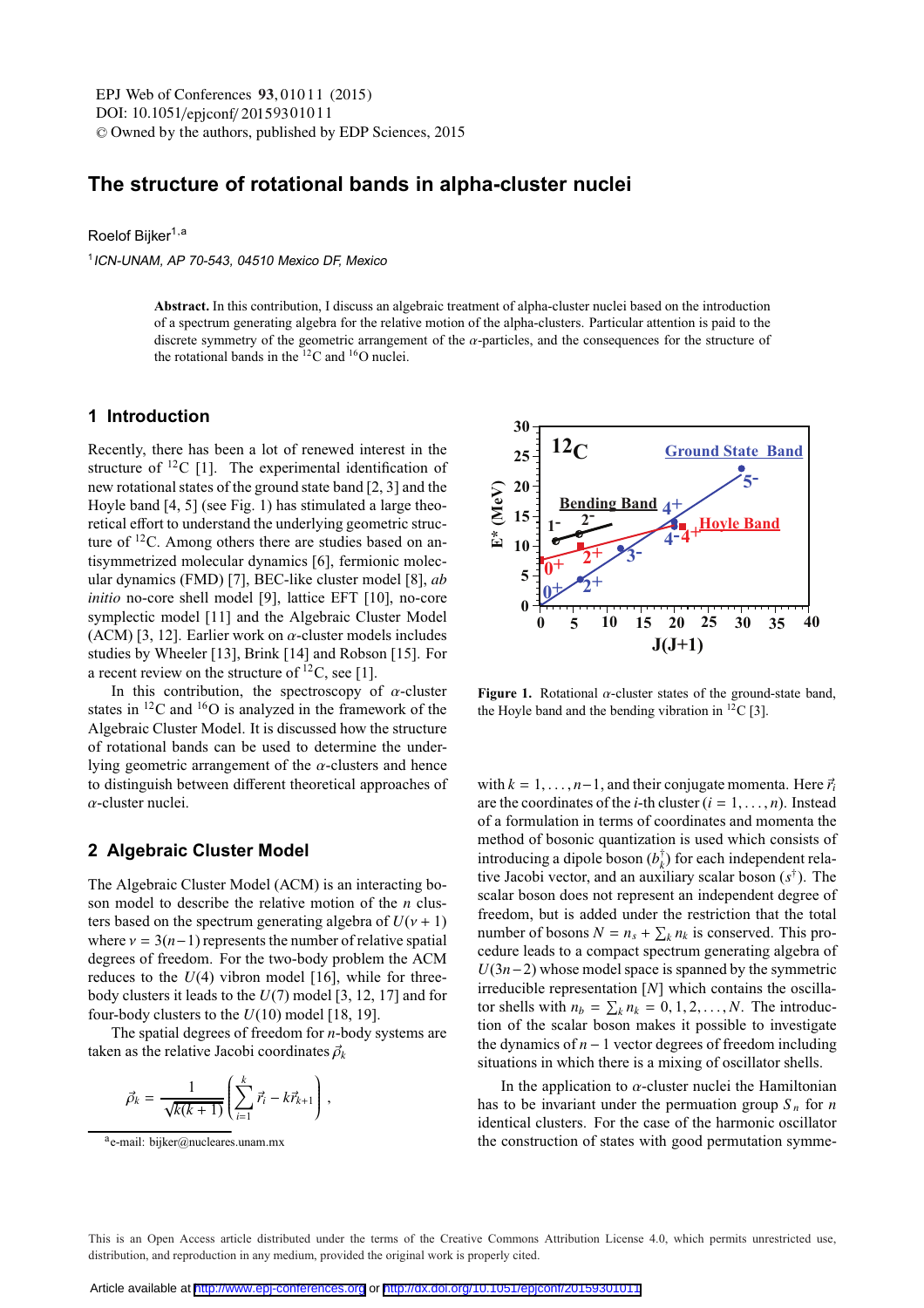try was studied by Kramer and Moshinsky [20]. However, since in the ACM the number of oscillator shells can be large and oscillator shells may be mixed, the wave functions with good permutation symmetry are generated numerically, and their permutation symmetry is determined by considering their properties under the interchange of the first two clusters  $P(12)$  and the cyclic permutation  $P(12 \cdots n)$  [21].

As a result, the ACM wave functions are characterized by the total number of bosons *N*, the angular momentum and parity  $L^P$  and permutation symmetry  $t$ . In the case of (identical)  $\alpha$ -particles, the wave functions have to be completely symmetric.

# **2.1 The Nucleus** <sup>12</sup>**C**

As a first application, the spectroscopic properties of  ${}^{12}C$ are analyzed in the oblate top limit of the ACM for threebody clusters which corresponds to the geometric configuration of three  $\alpha$ -particles located at the vertices of an equilateral triangle [3, 12] with  $\mathcal{D}_{3h}$  symmetry. The energy spectrum consists of a series of rotational bands labeled by  $(v_1, v_2^{\ell_2})$ , where  $v_1$  corresponds to the breathing vibration with  $\overline{A}$  symmetry and  $v_2$  to the doubly degenerate bending vibration with  $E$  symmetry;  $\ell_2$  denotes the vibrational angular momentum of the doubly degenerate vibration, The states are further labeled by the angular momentum *L*, its projection on the symmetry axis *K*, and the parity *P*.

The structure of rotational bands depends on the discrete symmetry of the vibrations. For vibrational bands with  $(v_1, 0^0)$  and *A* symmetry, the allowed values of the angular momenta and parity are  $L^P = 0^+, 2^+, 4^+, \ldots$ , with  $K = 0$  and  $L^P = 3^{-}$ ,  $4^{-}$ ,  $5^{-}$ , ..., with  $K = 3$ . The threefold symmetry excludes states with  $K = 1$  and  $K = 2$ and leads to the prediction of the existence of a  $L^P = 4^{\pm}$ parity doublet in the  $(v_1, 0^0)$  vibrational band both for the ground band ( $v_1 = 0$ ) and the Hoyle band ( $v_1 = 1$ ). For the bending vibration with  $(0, 1^1)$  and *E* symmetry, the rotational sequence is given by  $L^P = 1^-, 2^-, 3^-, 4^-, ...$ , with  $K = 1, L^P = 2^+, 3^+, 4^+, \ldots$ , with  $K = 2$  and  $L^P = 4^+, \ldots$ , with  $K = 4$ . Since in the application to the cluster states of 12C, the vibrational and rotational energies are of the same order, one expects large rotation-vibration couplings and anharmonicities. The large anharmonicities lead to an increase of the rms radius of the vibrational excitations relative to that of the ground state.

The energy eigenvalues of the oblate top, up to terms quadratic in the rotation-vibration interaction, are given by

$$
E = E_0 + \omega_1 (v_1 + \frac{1}{2}) \left( 1 - \frac{v_1 + 1/2}{N} \right)
$$
  
+  $\omega_2 (v_2 + 1) \left( 1 - \frac{v_2 + 1}{N + 1/2} \right) + \kappa_2 (K \mp 2\ell_2)^2$   
+  $\left[ \kappa_1 + \lambda_1 (v_1 + \frac{1}{2}) + \lambda_2 (v_2 + 1) \right] L(L + 1).$ 

This formula includes both the anharmonicities which depend on *N* and the vibrational dependence of the moments of inertia [3]. In Fig. 2 we show a comparison of the cluster states of  $^{12}$ C with the spectrum of the oblate top.



**Figure 2.** Comparison between the low-lying experimental spectrum of  ${}^{12}C$  and the energies of the oblate top [3]. The levels are organized in columns corresponding to the ground state band and the vibrational bands with *A* and *E* symmetry of an oblate top with triangular symmetry. The last column on the left-hand side, shows the lowest observed non-cluster  $(1^+)$  levels.

For the ground state band of  $^{12}$ C both the positive and negative parity states have been observed, including a nearly degenerate doublet of states with  $L^P = 4^{\pm}$ , whereas for the Hoyle band only those with positive parity have been identified. An interesting open question concerns the geometric structure of the Hoyle band in  ${}^{12}C$ . In order to distinguish between a bent-arm configuration as suggested in lattice EFT calculations [10], and an equilateral triangular configuration as in the ACM [3], the identification of the negative parity 3<sup>−</sup> and 4<sup>−</sup> states of the Hoyle band is crucial. The selectivity of  $\gamma$ -ray beams as well as electron beams could help to populate the states of interest and resolve the broad interfering states. The 4<sup>−</sup> Hoyle state which is predicted to be nearly degenerate with the 4<sup>+</sup> Hoyle state, can be measured for example in 180◦ electron scattering off <sup>12</sup>C [22]. We note that a (broad)  $3<sup>-</sup>$  state was suggested to lie between 11 and 14 MeV [2] which is close to the predicted energy shown in Fig. 2.

# **2.2 The Nucleus** <sup>16</sup>**O**

A similar analysis of  ${}^{16}O$  in the ACM for four identical alpha-particles gives rises to the rotation-vibration spectrum of a spherical top with tetrahedral symmetry which corresponds to a geometric configuration of four alphaparticles located at the vertices of a regular tetrahedron. The vibrational spectrum is labeled by  $(v_1, v_2, v_3)$ , where  $v_1$  corresponds to the breathing vibration with *A* symmetry,  $v_2$  represents a two-dimensional bending vibration with  $E$ symmetry and  $v_3$  a three-dimensional bending vibration with *F* symmetry. The ground state band and the breathing vibration consist of states with angular momentum and parity  $L^P = 0^+, 3^-, 4^+, 6^+, \ldots$ , while vibrational excitations with *E* symmetry have  $L^P = 2^{\pm}, 4^{\pm}, 5^{\pm}, \ldots$ , and those with *F* symmetry  $L^P = 1^-, 2^+, 3^{\pm}, 4^{\pm}, \dots$  [19].

Fig. 3 shows that these rotational sequences are indeed observed in the experimental spectrum of  $^{16}O$ .